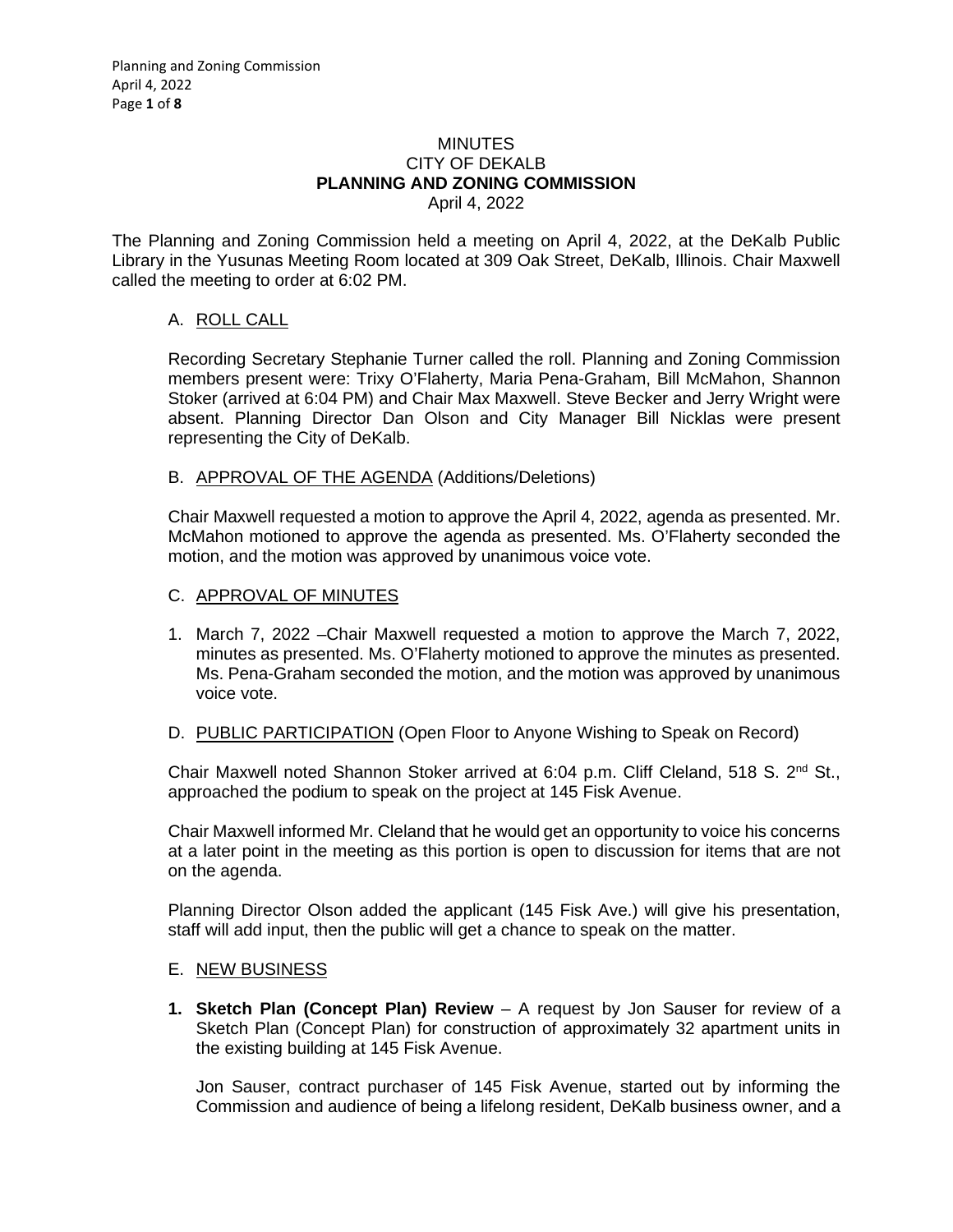vested part of the community for many years. Mr. Sauser stressed the proposed site's building has been sitting vacant for over 25 years and added he wants to see something beneficial come from this property. He explained there have been many plans for this building over the years that never were finalized. He added the building is historical and has good bones so it should not be torn down and should be redeveloped. Mr. Sauser said the goal was to create a project that fits in with the existing community and neighborhood, which he believes should be an apartment building.

Mr. Sauser described the plan for the proposed building, which would consist of oneand two-bedroom apartment units. He mentioned they would use of the existing parking area, which currently has more than enough parking. He explained City staff recommended moving the existing access along Sycamore Road further north to better accommodate traffic flow at the stop light  $(N. 1<sup>st</sup> St.$  and Sycamore Rd). Mr. Sauser indicated the proposed site lies between multifamily and single-family residences.

Mr. Sauser continued by noting the existing landscaping of the property, including a good number of mature trees. He mentioned the goal is to keep as many of the trees as possible and if any trees or bushes need to be replaced, they will make it blend in with the neighborhood. Mr. Sauser described the location being within walking distance to downtown, NIU, and being located on bus routes. He added the apartment units will be consistent with the floor plans provided and the existing layout of the building. He explained the one- and two-bedroom units tend to have longer residency, which will add to the stability of the project and neighborhood.

Dan Olson, Planning Director, went through the staff report dated March 31, 2022, and stated the site is currently zoned Neighborhood Commercial "NC" and contains a vacant four-story building. Mr. Olson discussed the proposed plan of 32 apartments consisting of nine 2-bedroom units and 23 1-bedroom units with leases being at market rate.

Mr. Olson talked about the history of the building and proposed plans for the site since 2006 which included a plan for luxury lofts and a forty-room boutique hotel, both of which were never materialized. He explained the Concept Plan, or Sketch Plan as described in the UDO, allows the applicant a chance to get feedback from the Commission, City staff, and residents prior to proceeding to a rezoning petition, public hearing, and more detailed plans.

Planning Director Olson described the site plan noting the current access on Sycamore Road is too close to the intersection (N. 1<sup>st</sup> St. and Sycamore Rd.), which led to moving it to the northeast and making it a right-in and right-out only access. He went on to say there is parking for 65 spaces, which is more than the number required and there will be an access point re-established off Fisk Avenue. Mr. Olson discussed the amenities of the project including a mail room, tenant lounge, exercise room, and outdoor patio and grills.

Mr. Olson stated the future request for the rezoning of the property will be from the NC District to the "PD-R" - Planned Development Residential District with waivers requested to the UDO. He highlighted some of the possible waivers that will be needed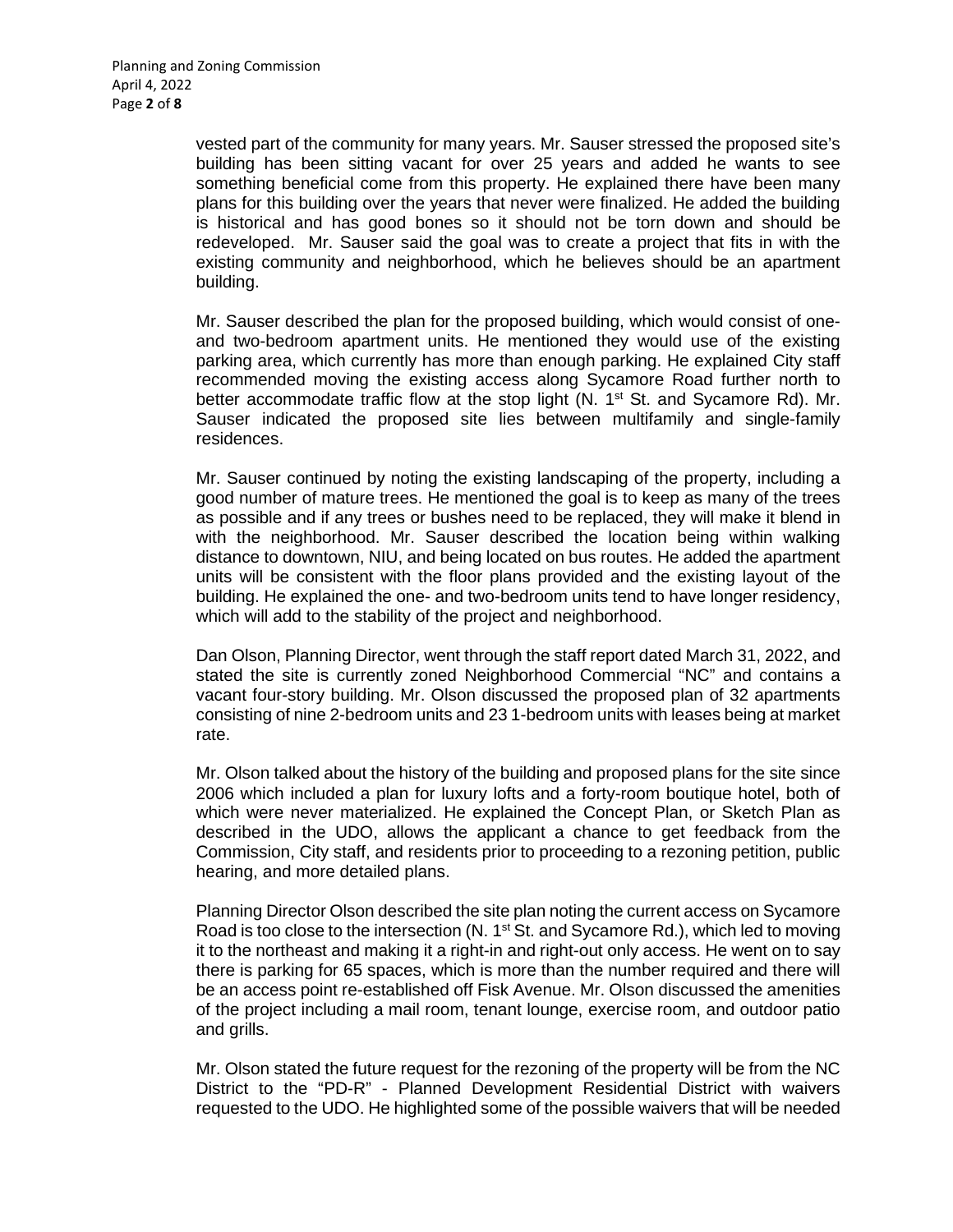as a part of this plan including a buffer area adjacent to the lower density residential area to the east, parking setbacks, and landscaping requirements. Mr. Olson said City staff and outside agencies have reviewed the plan and no major site design concerns were identified. He mentioned the applicant will have to address stormwater management issues, perform a traffic analysis, and consider a recommendation of adding a fence along the east property line at the next level of review.

Planning Director Olson reported the City received public comments on this plan including a letter of support from Jon and Margaret Delano, owners of the apartment buildings at 506 N. 1<sup>st</sup> Street and 108 Fisk Avenue. He stated an e-mail was received from Gary Heller of 521 DeKalb Avenue after the agenda was posted noting concerns of the large parking lot effecting the quietness of the neighborhood and questioning if the large trees near his property would be removed. Mr. Olson responded to Mr. Heller's e-mail that the plan is to try to save as many of the trees as possible and it will better determine when the preliminary engineering plans are completed.

Mr. Olson also advised an e-mail was received after the posting of the agenda by Nathan Books of 201 Fisk Ave. He said Mr. Books was concerned about multiple aspects of the plan, the first being the density of 32 units. Mr. Olson explained surrounding buildings have fewer units but are situated on smaller lots so the actual density per acre for this site is lower than some of the surrounding apartments. He relayed Nathan Books' request for a fence along the east side of his lot for security and privacy purposes, which Mr. Olson noted is reasonable. Mr. Olson said staff would recommend a fence and landscaping in this area. He also spoke on another concern of Mr. Books which was possible noise that may come from the proposed outdoor rooftop patio on the east end of the building. Mr. Sauser stated the artist drew in a patio on the plans, however the location of the patios has not been determined. Mr. Olson touched on one more comment from Mr. Books about the current plans appearing to show an ADA ramp being placed to the east side of the building next to his home. Mr. Olson showed the ADA ramp would be placed at the back of the building and it was a misprint on the plan regarding the ADA ramp along Fisk Ave.

Chair Maxwell asked if there were any comments or questions from the Commission.

Chair Maxwell voiced his approval of the project for allowing the preservation of the architecture in DeKalb and his appreciation of the concerns of the residents in the neighborhood. He noted he likes the idea of apartments in the building.

Ms. O'Flaherty said she likes what she sees in the plan, and it is an excellent use of the building. She said she also likes the idea of the old building being kept and preserved in the right way.

Mr. McMahon questioned if a fence was going to be required along the east lot line.

Mr. Sauser replied it has not been determined yet, but he will work with the City staff as to whether a fence or landscaping will be placed there.

Planning Director Olson informed the Commission the UDO requires a buffer between a PD-R zoned site and a less dense residential area whether it be landscaping or a fence or a combination of the two.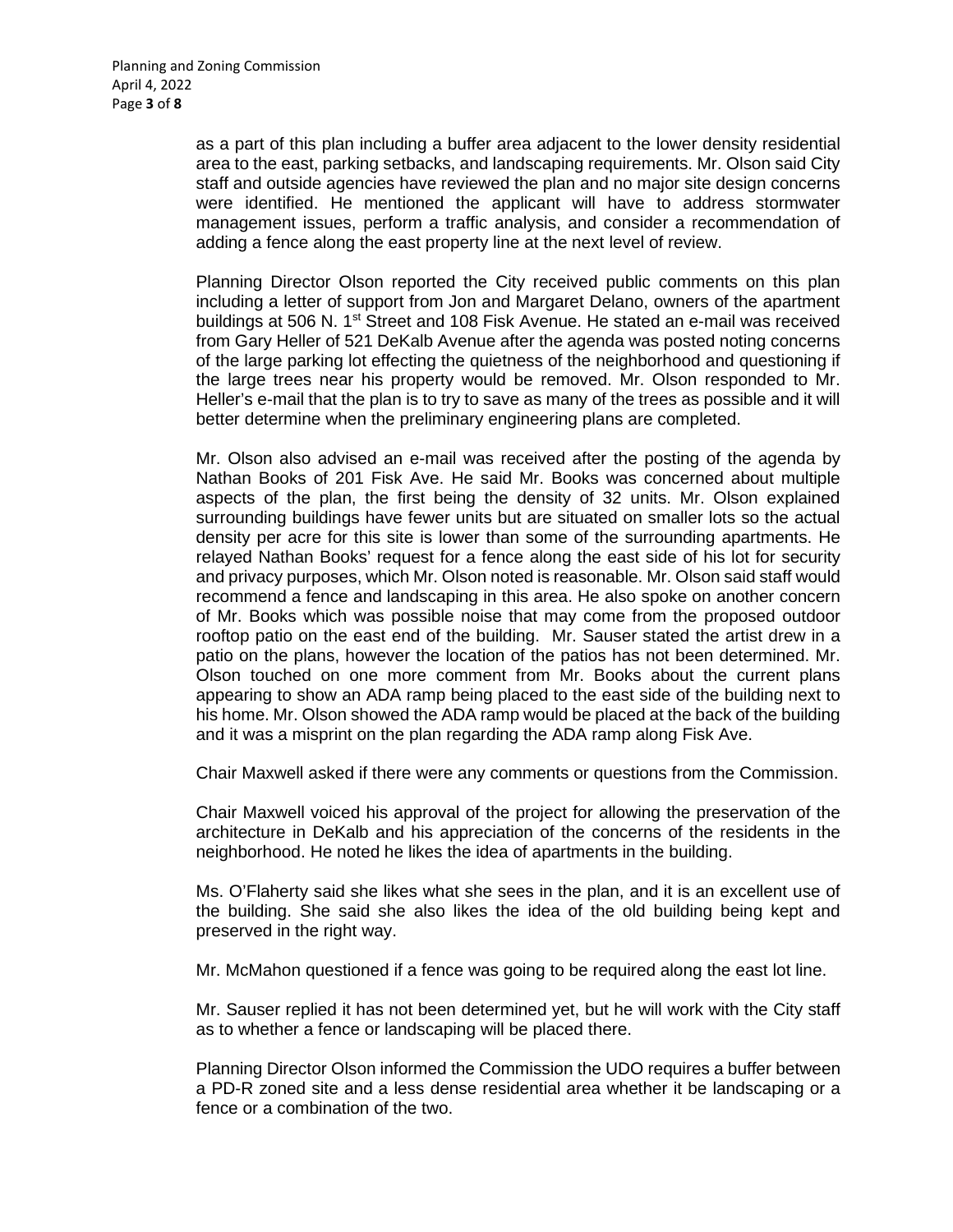Mr. McMahon wanted clarification as to the roof top patios and their locations on the building. Mr. Sauser responded the artist of the plan drew multiple patio areas and the intent is to have one or two patios. He also said the one on the east end is not a priority.

Mr. McMahon raised a concern about there being 32 units, stating 20 years ago buildings were being torn down due to the density being too much. He questioned how this project relates to the density problem back 20 years ago in this area. Mr. Olson mentioned he cannot speak to 20 years ago, but for today's standards, the density of this building is comparable to other apartment buildings in the area. City Manager Nicklas commented he has personal and professional experience on this area. He talked about living in the Haish flats along Fisk Ave. in the 1970's which consisted of five 2-bedroom flats which were made up of three to four graduate students per flat. Mr. Nicklas' stated his professional experience came when he oversaw the City's redevelopment of the Pond-Fisk Ave. area in the 1990's. He mentioned the area was deteriorating and the density back then does not compare to what is there now.

Mr. McMahon asked if the trees that were questioned previously by a resident of the neighborhood would be preserved. Jon Sauser responded he is unsure if the trees will be able to remain, but he will try. Planning Director Olson communicated the engineering of the detention pond will help determine if certain trees can be saved, however the plans must proceed further along before a final answer can be provided.

Ms. Stoker inquired if there would be a southbound entrance off Sycamore Road or just the right in/right out as shown on the plan. Mr. Sauser replied the City Engineer determined the only safe option was to have a right in/right out entrance and exit on Sycamore Road.

Chair Maxwell gave the public an opportunity to speak.

Cliff Cleland, who lives at 518 S.  $2^{nd}$  Street in DeKalb, informed the Commission he has been a citizen of DeKalb since 1962 and he loves the downtown area. He applauds the applicant for his work on making this building livable. Mr. Cleland questioned how the sizes of these units compare to the high-end units in the downtown area and how the occupancy rate will compare.

Planning Director Olson answered the dimensions of the units are similar to ones in the area and the newer downtown units, and the occupancy rate in the high-end apartments (Cornerstone, Plaza DeKalb, Isaac Suites) is at full capacity.

Cliff Cleland inquired on who the apartments are being marketed to. Jon Sauser said these units will be open to anyone, there is not one specific demographic targeted.

Mr. Cleland wanted to know about the plan for heating and cooling for the building.

Chair Maxwell responded the Concept Plan is for more general questions and questions on details of the building will be addressed as the project moves forward.

Mr. Cleland asked the applicant about his sale of previously owned properties to Hunter Star and if he planned on doing anything like this again with the problems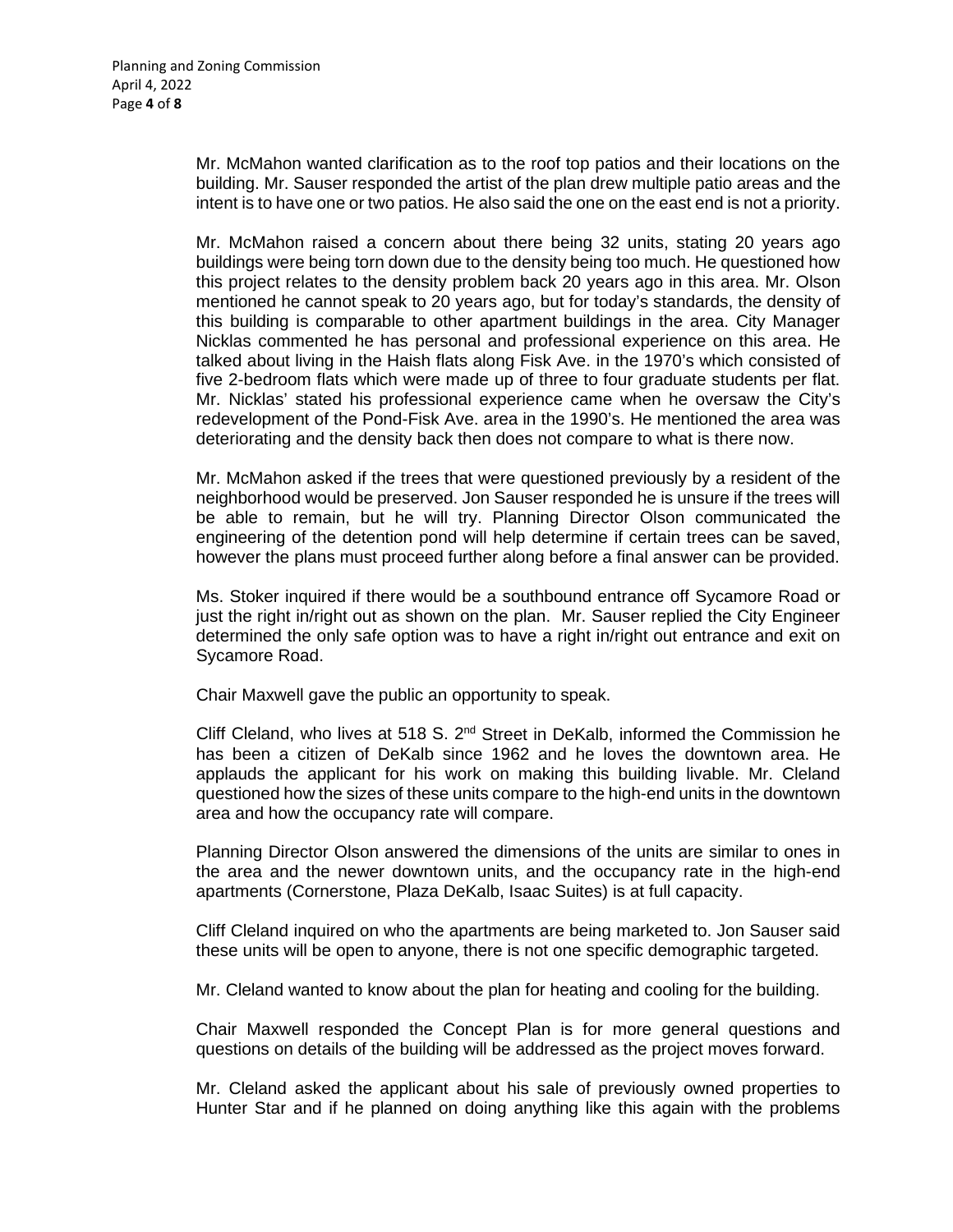Hunter Properties had. Mr. Sauser responded the issues at certain Hunter Property locations were not the locations he sold to Hunter Star. He added the properties he sold to Hunter are still operating and are quality apartments.

Cliff Cleland discussed the letter from the neighbor and wondered if there was any negative feedback from those who do not approve of the project. Mr. Sauser responded not at this time.

Robert Carlson, of 3 Wedgewood Cove and owner of Carlson Appraisal, said he has worked on many appraisals over the past 42 years in DeKalb, Macomb, and Carbondale in which the Sauser family has owned the properties. Mr. Carlson reported he has heard nothing but positive input from people in Macomb and Carbondale about the Sauser family and their developments. He stated he owns buildings around the subject site and this proposal is comparable with the buildings he owns. Mr. Carlson voiced his opinion that Jon Sauser has all the factors needed for property ownership. He added Mr. Sauser is a prudent property owner, and he develops the highest and best use of any site. He finished by saying this project requires all of Mr. Sauser's knowledge and experience and he gives total support.

Marilyn Cleland of 518 S.  $2^{nd}$  Street in DeKalb expressed she is glad to hear what she heard tonight about the Hunter Property connection with Mr. Sauser. She announced she was happy Mr. Sauser is a lifelong resident so he will not just buy the property and walk away from the responsibilities of being the owner. She added she loves the building and wishes Mr. Sauser well.

Gary Erickson of 508 DeKalb Avenue spoke on the quietness of the neighborhood due to Fisk Avenue being a one-way street. He urged the one-way street not be changed for the safety of the children in the neighborhood. Mr. Erickson described the school zone on Sycamore Road and approved moving the entrance and exit further down Sycamore Road. He voiced his approval of the project and encouraged they keep the same character of the neighborhood and preserve the school zone so the children are safe.

Judith Rodeo, who lives at 222 Sycamore Road, relayed her concerns about lowincome individuals moving into these apartments, a property tax hike, where garbage may end up, and the odor associated with smoking marijuana. She added she is supportive for something being done with the building but wanted her concerns addressed. Jon Sauser addressed the concerns by stating the apartments will be market rate. He added he agrees with Ms. Rodeo on smoking, but pointed out there are challenges with regulating smoking marijuana since it is legal. Mr. Sauser explained hotel rooms and rental cars are listed as non-smoking and people still smoke in them, so to tell renters it is a non-smoking building may be frivolous. He added there will be active management which should keep any problems to a minimum.

Jacob Merrill, NIU student who lives at 900 Crane Drive, expressed he loves the idea of making this building into apartments. He critiqued the parking lot size and rather see green space than parking spaces, which would be better for the environment and possibly help with potential noise concerns. Chair Maxwell pointed out the necessity for the required 57 parking spaces due to some of the units being two-bedroom units. Planning Director Olson indicated this item will be investigated further with the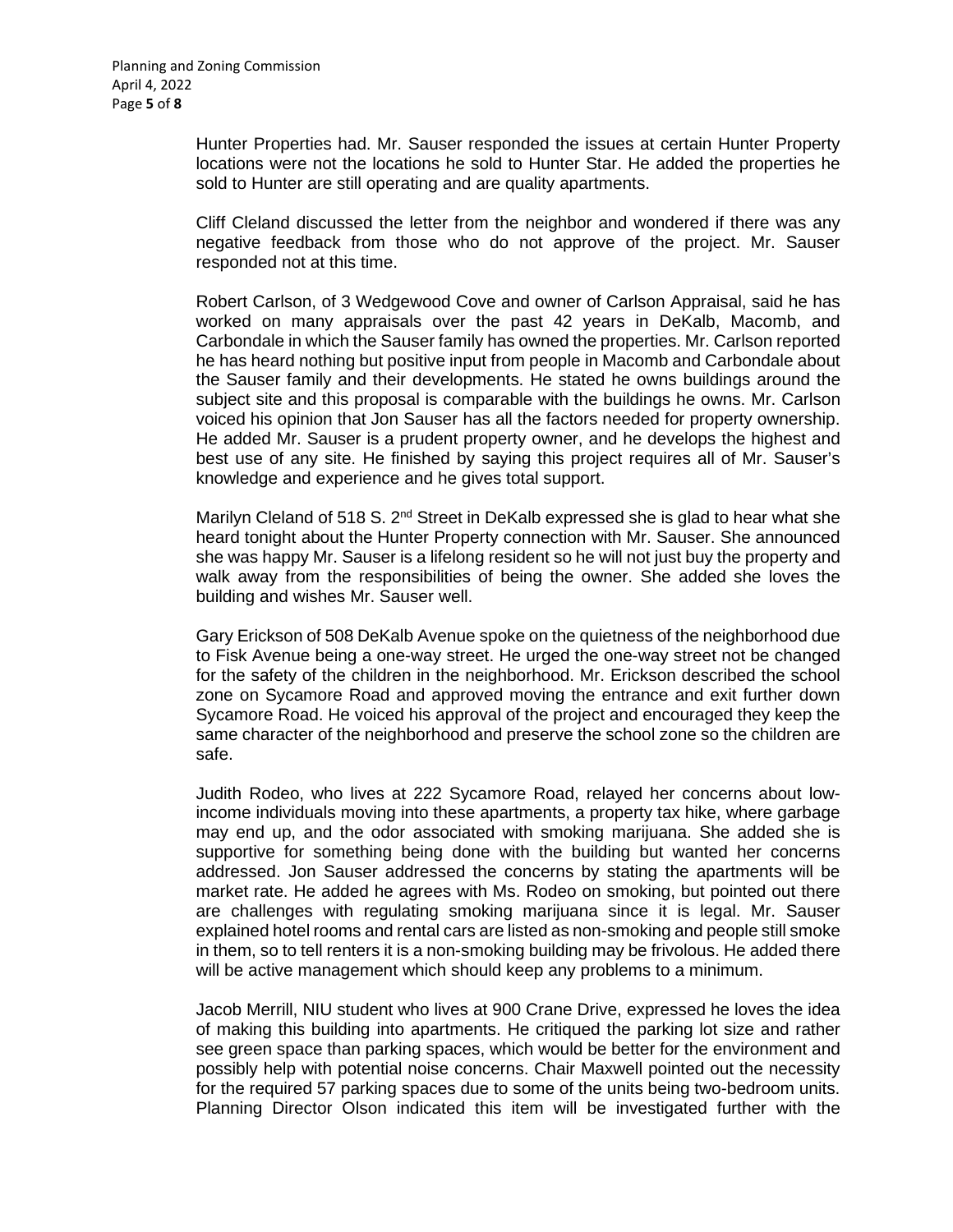applicant, because they are showing eight additional spaces than what is required by the UDO.

Mr. Sauser informed all that due to the property sitting vacant and not being maintained, the parking area in question looks like a field but most of the concrete is there and is covered with weeds and vegetation.

Marilyn Cleland addressed Mr. Sauser and asked he be as environmentally sensitive as possible when working on the parking lot. She added parking lots can be made from bricks with holes in them to allow for water to soak into the ground and therefore water runoff is reduced and the need for detention.

Chair Maxwell closed the public comment portion of the meeting for this agenda item.

#### F. CONSDERATIONS

**Discussion on the 2002 Comprehensive Plan Update –** City Manager Nicklas started by thanking the Commission for taking on the task of updating the Comprehensive Plan from 2005, which are usually updated every 5-7 years. He commenced with Chapter Two of the 2022 Comprehensive Plan document that was provided to the Commission labeled Inventory and Analysis. He explained this chapter consists of data on where the City is now and how we got to this point.

Mr. Nicklas moved on to Chapter Three which consists of goals and objectives and has been drawn up to show a format and to give examples to get ideas started. He stressed this Plan is going to be discussed at multiple public sessions and Commission meetings. After creating drafts of the Plan document, the hope is to get approval from this Commission and then move to the City Council for working sessions and providing an action item within approximately 90 days or so. City Manager Nicklas stated the Plan included in the document can be revised.

City Manager Nicklas discussed Chapter One which is the introduction to the Plan. He noted the information in this section is as up to date as possible due to it being obtained from a recently approved Financial Plan, which was endorsed by the City Council. The purpose of the introduction is to give a snapshot of information to anyone who has not been to DeKalb. He moved to the section titled Planning and Development Activity Since 2005, which includes all development that has occurred since the last Comprehensive Plan update. Finally on page 22, Mr. Nicklas described a list of potential planning issues that need to be addressed in the Plan and noted the City's planning jurisdiction is a mile and a half from any point of the City's corporate limits.

Planning Director Olson started with Chapter 3, Goals and Objectives, which consists of different elements starting with community appearance. He advised the Commission to think of ways to reinvigorate the City's college town identity while promoting expansion of community orientated services and jobs. He said to look at ways to utilize TIF 3 funds which covers most of the downtown area. An example is the proposed reconfiguration of Route 38 through the downtown area, which will reduce the number of lanes from four to three which will allow for a more pedestrian friendly experience and will slow down traffic.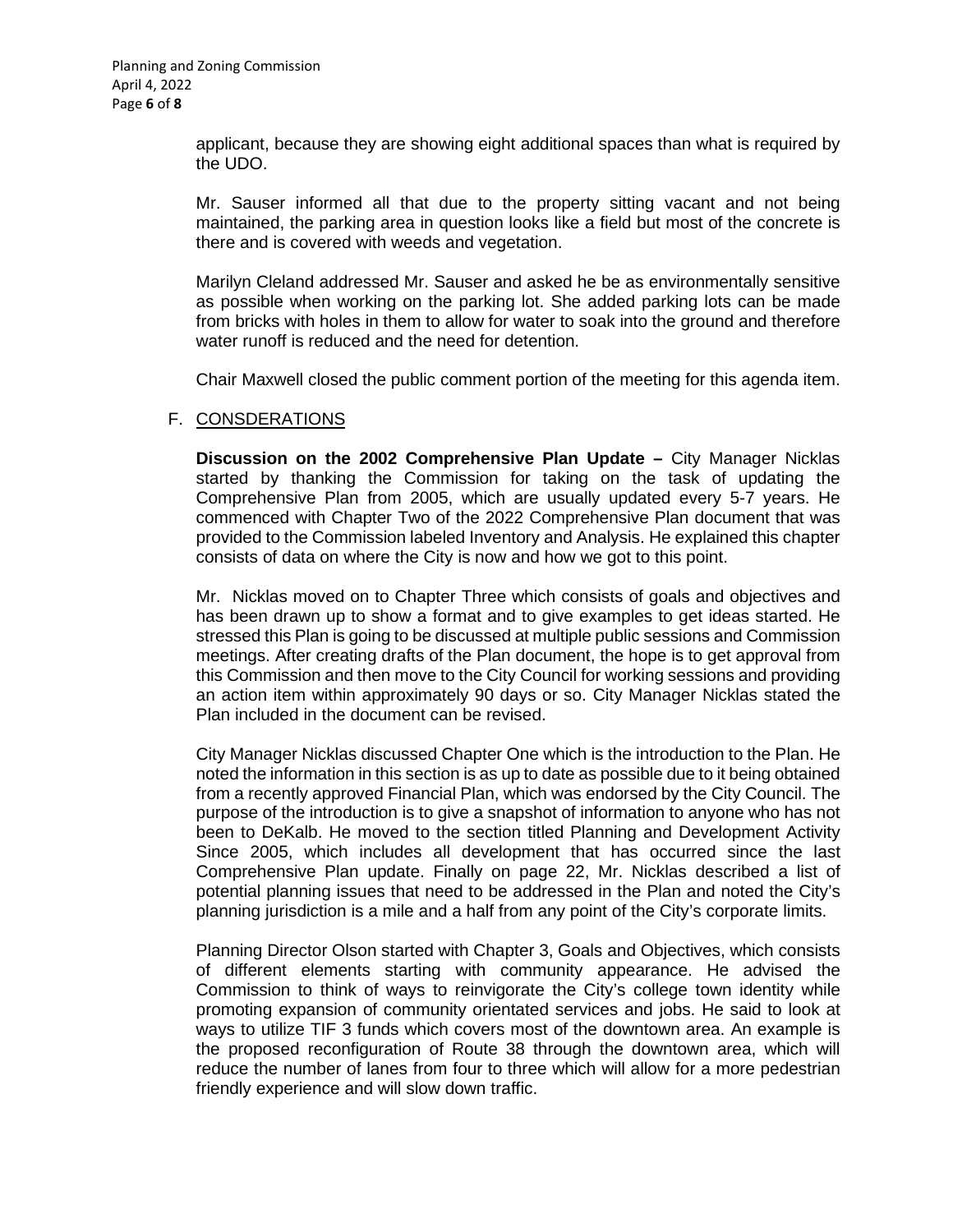City Manager Nicklas added this reconfiguration project is from  $1<sup>st</sup>$  Street to  $4<sup>th</sup>$  Street only and the Commission will need to use creative thinking to address the stretch from  $4<sup>th</sup>$  Street to  $7<sup>th</sup>$  Street. He stressed to think beyond today and think five years into the future. He said we need a plan to link the downtown core to the lagoon near NIU to help revive the college town aspect.

Planning Director Olson proceeded on to the topic of industrial development, which has consisted of a large amount of growth recently, with the development along Route 23, Gurler Road, and Peace Road. He stated the goal is to continue this growth and make industrial development diverse to include manufacturing, distribution centers, warehousing, and data centers.

Mr. Olson moved on to commercial development and the downturn in retail development, which is a nationwide issue. He stressed the need to look at a wide variety of uses for retail space. One of the corridors that needs attention is South  $4<sup>th</sup>$ Street from Taylor St. to Fairview Dr. where a sub-area study may be needed. He mentioned that a parcel by parcel review in all neighborhoods is underway to complete the future land use map.

Planning Director Olson discussed the residential development portion of the comprehensive plan and said diversity and affordability are the two major goals to focus on. The objectives of this section are to preserve the neighborhoods, look at density categories (low, medium, and high) and urban design guidelines.

Mr. Olson proceeded to the topic of downtown enhancement which was touched on earlier in the meeting. He briefly spoke on the community facilities section and the need to work on it with other taxing bodies. He continued to natural features which concentrates on green space and agriculture use. Mr. Olson noted the final section is for transportation, which is currently in progress with the siting of the new transit facility as a major goal.

Planning Director Olson reviewed the draft 2022 future land use map compared to the 2005 Comprehensive Plan. He noted a major difference is the reduction of the amount of new residential areas within the 1 1/2-mile planning jurisdiction. He pointed out the large number of pre-approved lots for single-family residential including over 1100 approved in Iron Gate, and additional ones in The Bridges of River Mist, The Knolls, South Pointe Greens, and Devonaire Farms. He explained, however, these lots accommodate higher priced homes.

City Manager Nicklas described a demographic challenge ahead of trying to attract the family raising age group of 30-55 years who want to live in DeKalb. He mentioned the City has a lot of younger and older adults as the 2020 Census shows an increase in the age groups up to the late 20' as well as from the low 50's to the mid 70's. He said the important factors in attracting the family raising age group are good schools, an appropriate mix of housing and industrial and a necessity of incentivizing companies that create career jobs.

City Manager Nicklas told the Commission to have an open mind when looking at the urban design guidelines portion of the Plan.